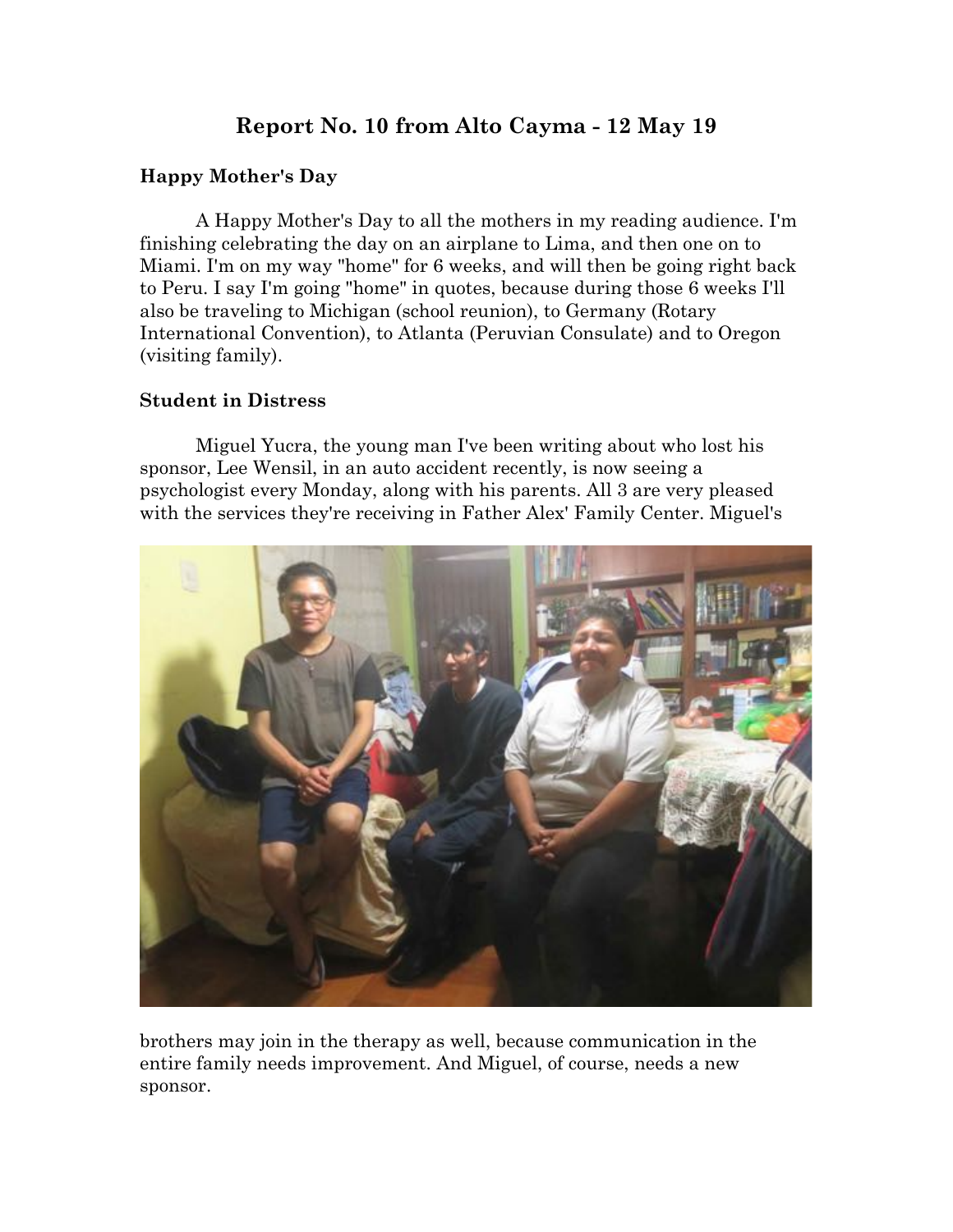#### **Jesús the Builder**

We are very worried about Jesús. He's been in the hospital, as I reported earlier, and gangrene in his foot has made it necessary to amputate one of his toes. His condition is now being monitored to see if more of his foot will have to be amputated. Needless to say, he is very distressed. Please pray for Jesús and his family.

### **Humanitarians Without Borders**

Gregorio, the head of this volunteer group, is engaging with us more and more. Briza is reeling him in with challenging and interesting work. In



addition to carrying out programs in Mujeres con Esperanza, which I've reported on in earlier reports, he is participating with us in a new initiative to identify exceptionally gifted children in our area and to develop their talents. With the addition of this program, Gregorio is now working with us half time, with a regular schedule of MWF afternoons and TuTh mornings.

# **Exceptional Children**

To illustrate the new initiative to develop exceptional children, this bright looking fellow is Walter. He lives in Mujeres con Esperanza, is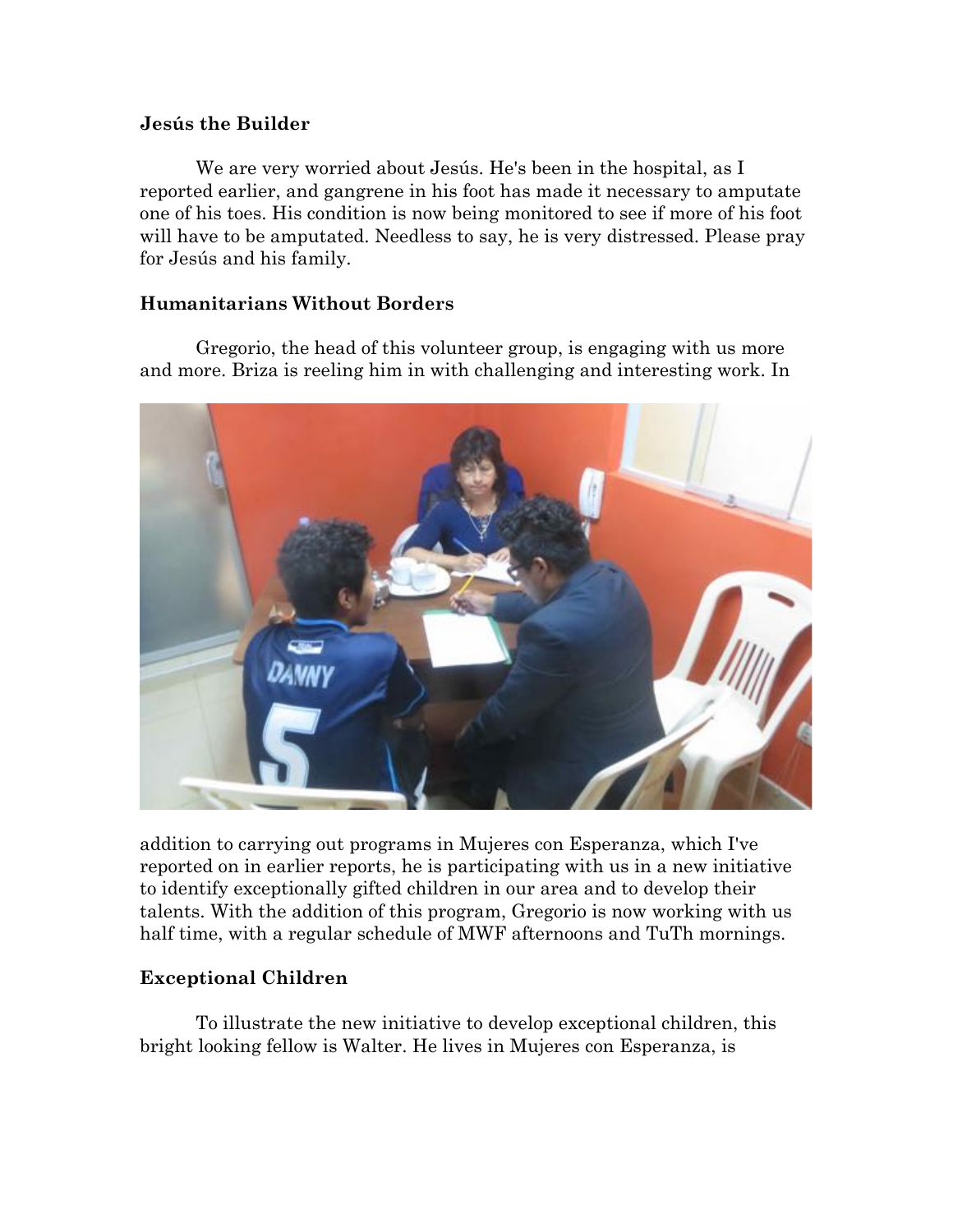

exceptionally bright and, even by Alto Cayma standards, is exceptionally poor. He is on our waiting list for a sponsorship, but meanwhile, he is also the first child to enter the program for exceptional children mentioned above.

There is another young man named Gonzolo who will soon enter the program, along with a young lady named Mariluz. You'll be hearing more about these exceptional children in the future, as Carmen and Briza collaborate with Gregorio to nurture and accelerate the development of their capabilities.

#### **Office Swap**

The office swap to colocate Briza with the women she supervises has now been completed. The two offices have been repainted, and Carmen and Briza have now moved into "each other's" offices. Briza converted Carmen's old office downstairs to look like a California orange juice stand (she needed a bright color to keep her spirits up as she helps people struggle with their problems), and Carmen has restored the color purple to the second floor.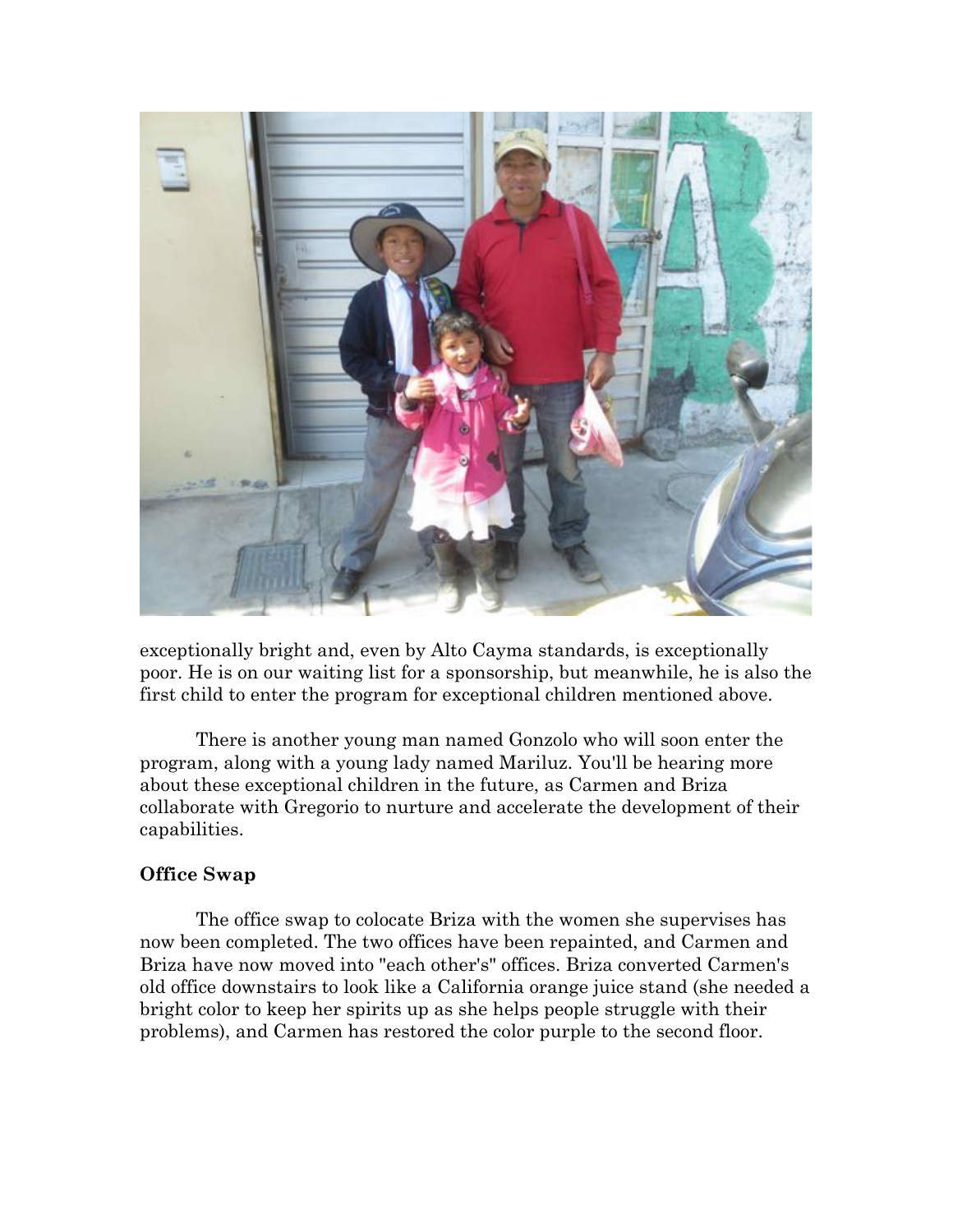

# **Nothing Like Having Friends**

We had a real stroke of "luck" (aka the Hand of Providence acted) recently. Jonathan, one of our students, has a huge legal battle on his hands. His father was recently killed in an accident, and Jonathan's uncles have been attempting to "jump his claim", and deprive him of his inheritance. To fight them off requires a long and complicated legal process, for which one lawyer downtown quoted Jonathan a price of 5,000 soles (nearly \$2,000) to undertake. However, our lawyer, Carmen, talked Mack, a Law School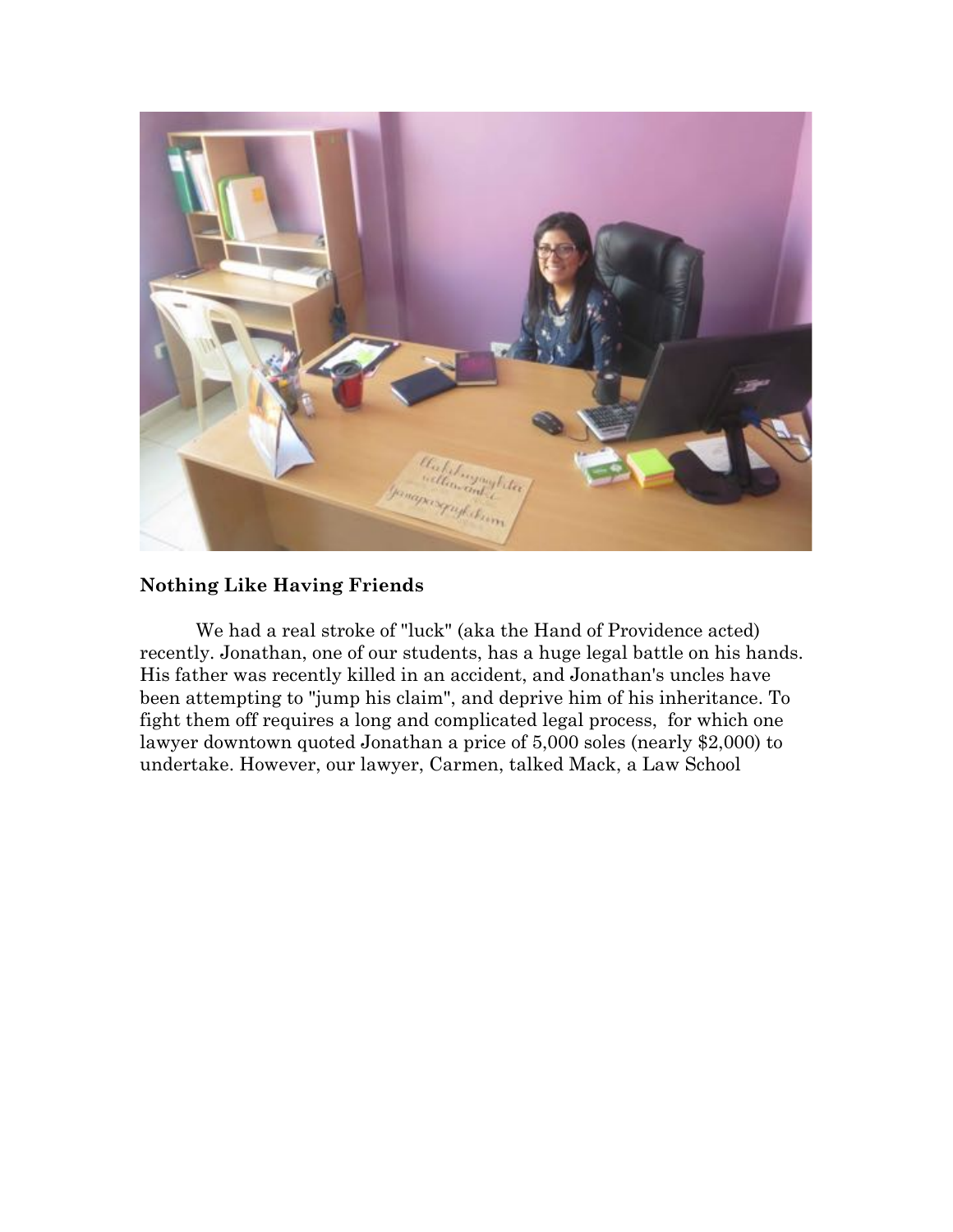

classmate of hers, into taking the case pro bono. This will save what is, for Jonathan, a huge amount of money which he needs for other purposes in getting on with his life in the wake of this family tragedy.

#### **Padrino (Sponsor) to the Rescue**

One of our students, Isabel, has been struggling for years to get through Law School with a sponsorship in our Salir Adelante program, but at the same time work enough to be able to support her two younger sisters and her disabled mother.

2-1/2 years ago, Isabel took out a loan for 3,000 soles for an eye operation for her mother. To take out such a loan as a 19-year old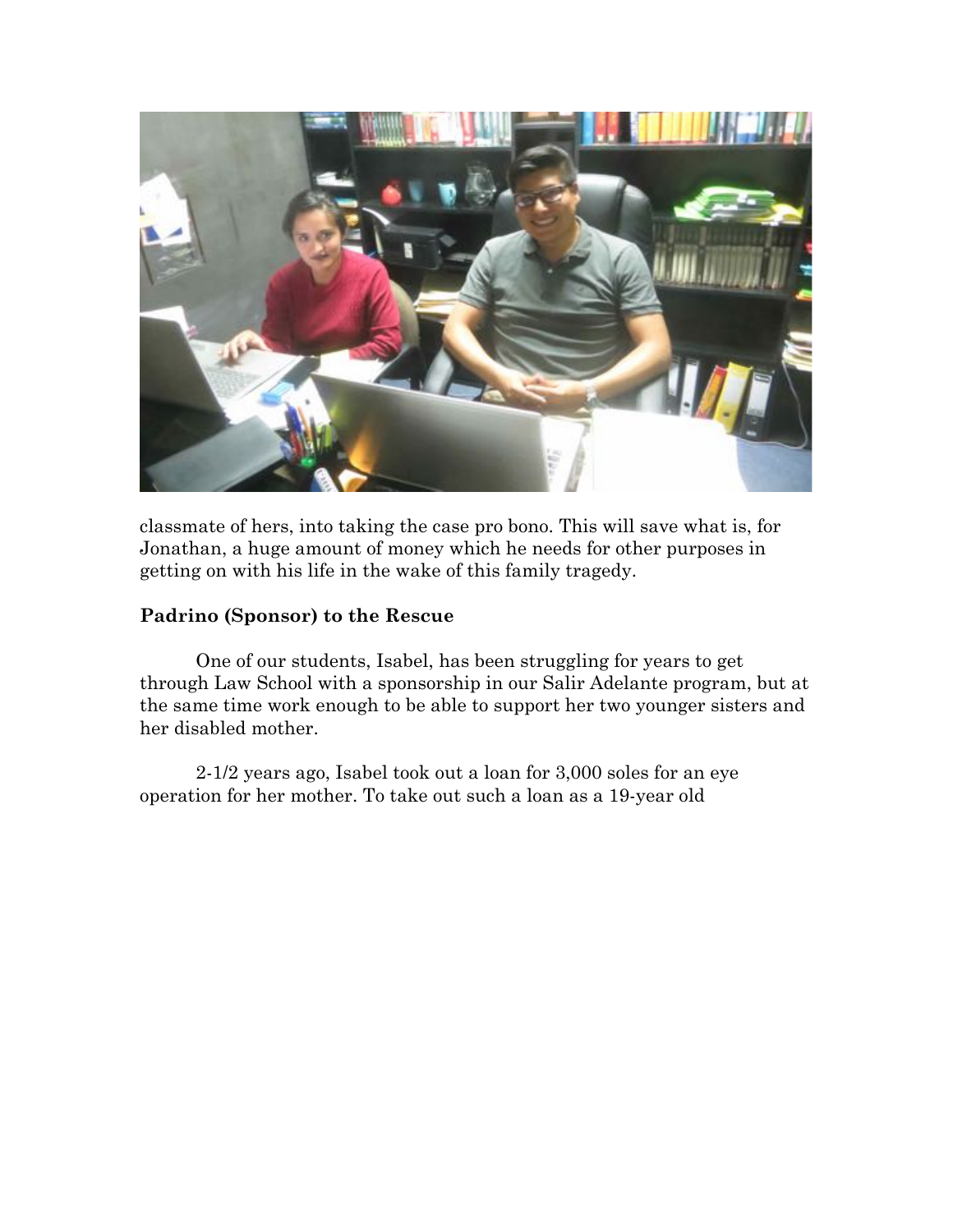

college girl, who owns nothing she could put up for collateral, she had to go to a so-called "bank" which turned out to be nothing other than an institutionalized loan shark operation. She made payments as best she could, but every time she missed a payment, the exhorbitant interest rate caused the balance still due to increase by leaps and bounds. After 2-1/2 years, she had paid 2,500 soles towards her 3,000 sol loan, but she still owed 6,000 soles. (That's right,  $2,500 + 6,000 = 8,500$  soles to pay off a loan of 3,000 soles.)

When Isabel's padrino found out about her predicament, he intervened and pulled her out of this quicksand by paying off a negotiated settlement of just over 5,000 soles. Now she can go back to concentrating on her studies with her mind at peace.

Perhaps you're wondering how the Peruvian government can permit vultures like this to prey upon their poorest citizens. I'm wondering the same thing, and so are all the Peruvians I work with in the ASAC.

#### **Letters**

On Wednesday, I picked up 47 translated letters from the Cultural Center. That's not very many, but it's a help. My contact there indicated that if I can give them more time, they can do more letters. I'll give that a try, to see if they've recovered the capacity to perform like they used to.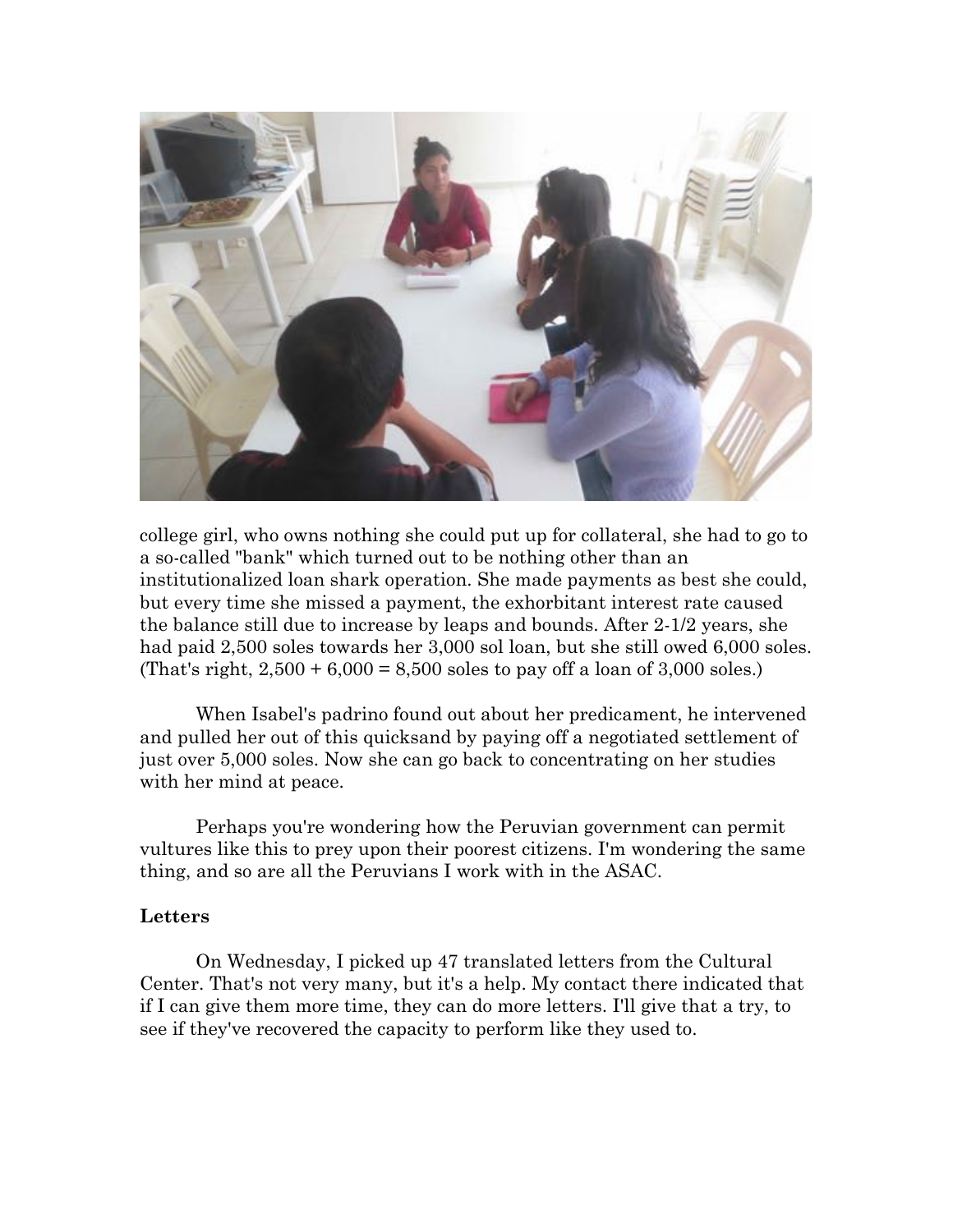### **Kaizen**

We continued to work intensively with our Kaizen consultants right up to the end of my stay, focusing on capturing the culture of our Association and learning how to make that drive our performance. Even as we were working on this, I could already see the creative juices of our Directors



flowing faster and faster, with new ideas springing forth at a great rate. We've got to be careful to make sure that we have the means to carry out any new ideas we undertake, however.

# **Mother's Day**

Every year we give food baskets to all the families in our Acercándonos sponsorship program on 2 occasions - Christmas and Mother's Day. The ladies in the office worked very hard to prepare the baskets ahead of time.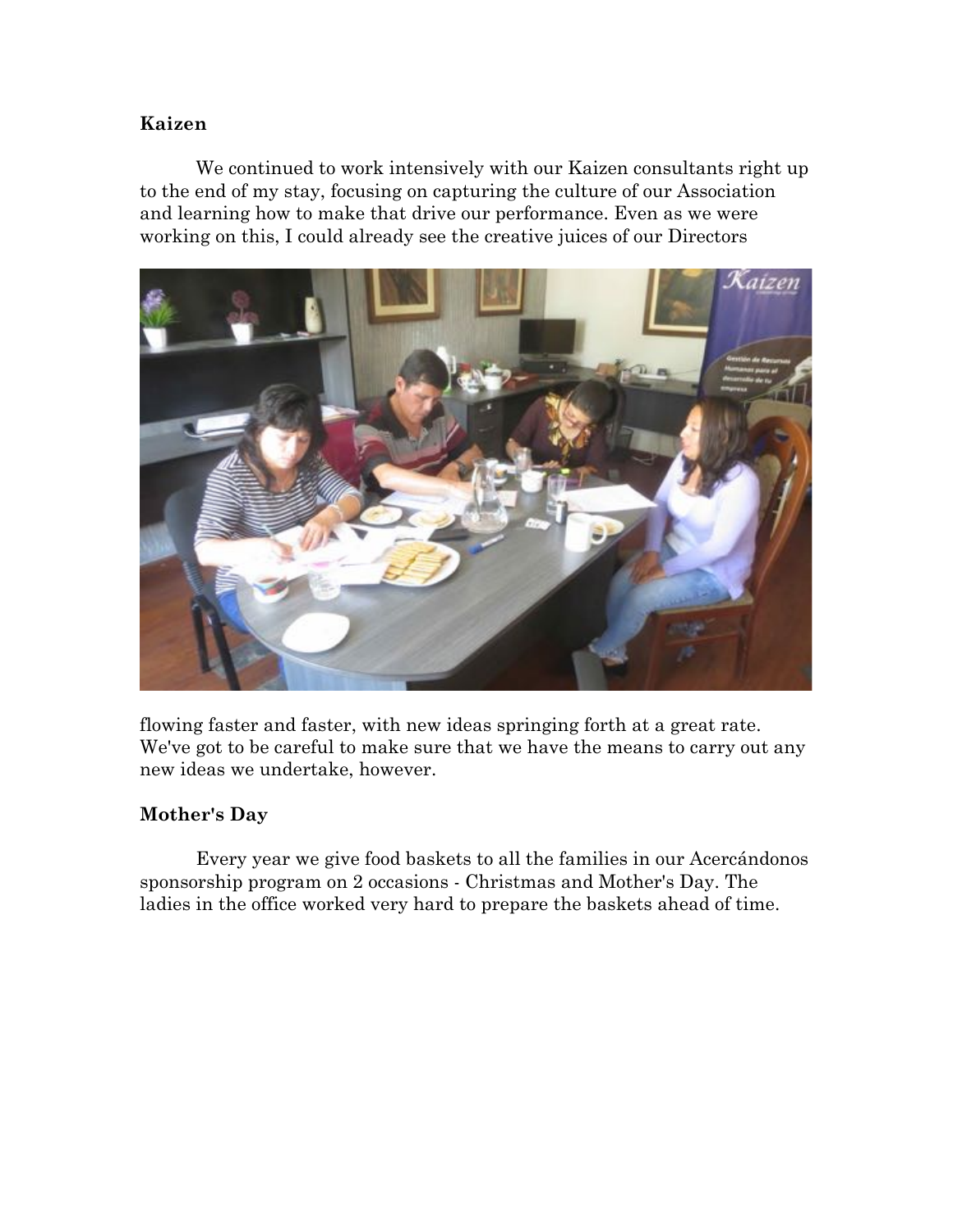

Then they distributed over 250 food baskets on Friday (in Mujeres con Esperanza) and Saturday (down the hill, in ENACE). Many of the people

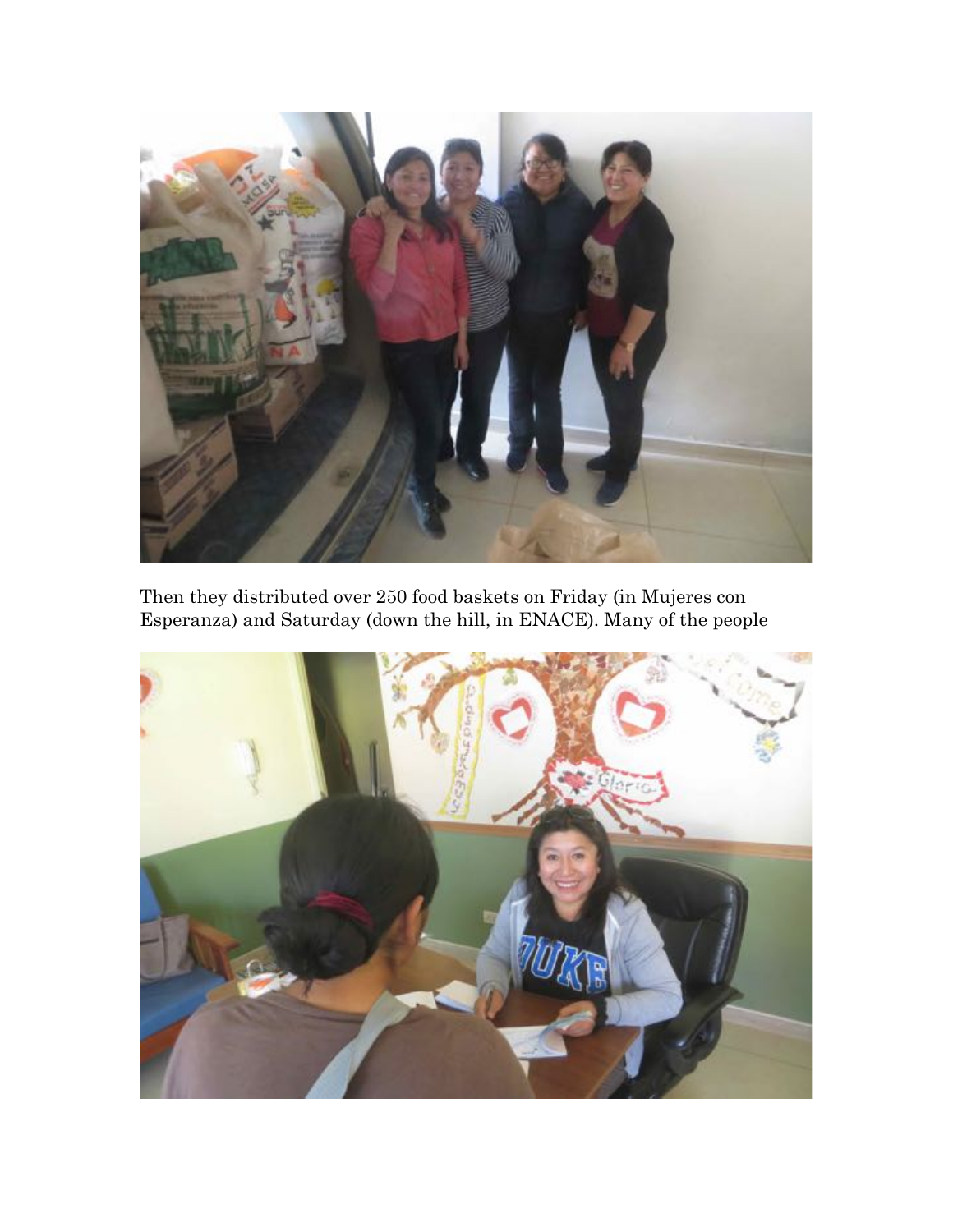came up to me with big smiles on their faces, and asked me to convey their



special thanks to their padrinos (sponsors). Anything like this that comes to them out of the ordinary brightens their lives more than you can imagine.

# **Teambuilding**

Lidia and I got together with Briza and her team on Saturday for a meeting to share what's coming down from the top of the Association regarding our Philosophy, Values, Vision, Mission and Operating Principles. After the meeting, we all had lunch together. The ladies had cooked up a local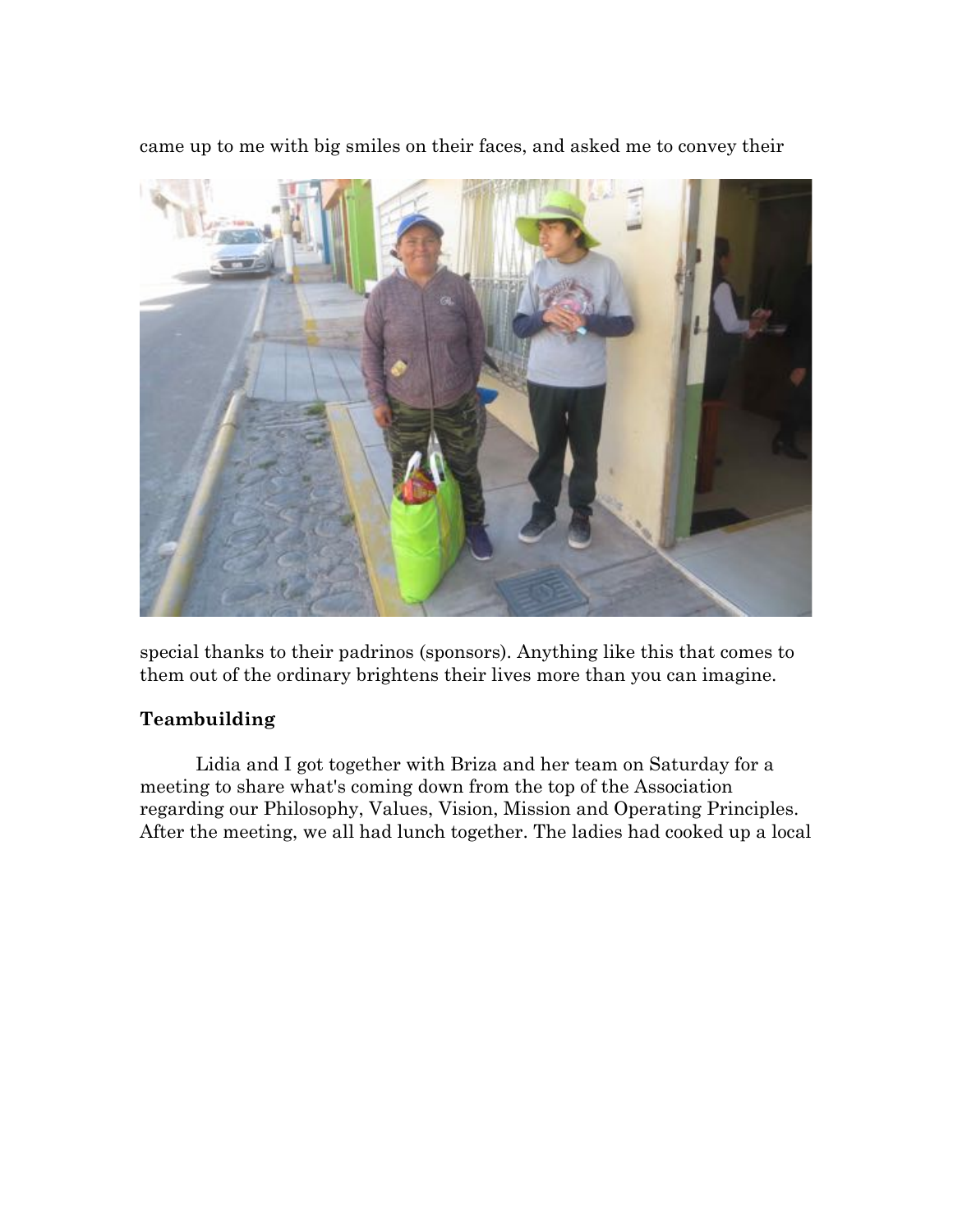

delicacy, but in an effort to clean out my refrigerator before I leave, I had brought my own ham and cheese sandwich. They wondered how anyone could survive on just a sandwich for lunch.

# **Rotarct/Interact**

On Saturday evening, the Rotaract and Interact clubs joined forces to invite all their mothers to a Mother's Day reception, in advance of all the family festivities that would be taking place the next day. We had a nice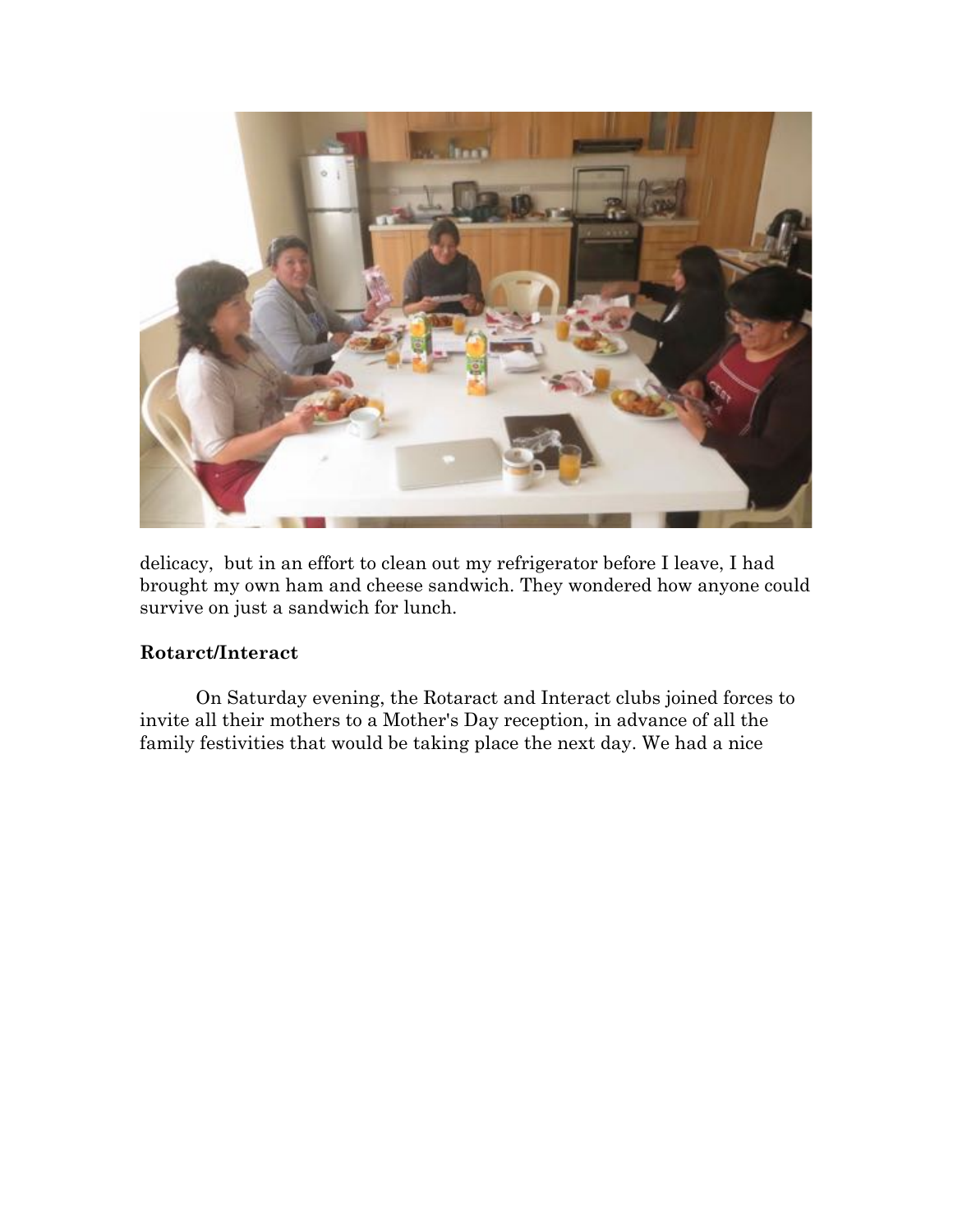

turnout, and the kids were really proud to show their mothers what they had



accomplished in their clubs this year. Once again, our Rotaract club was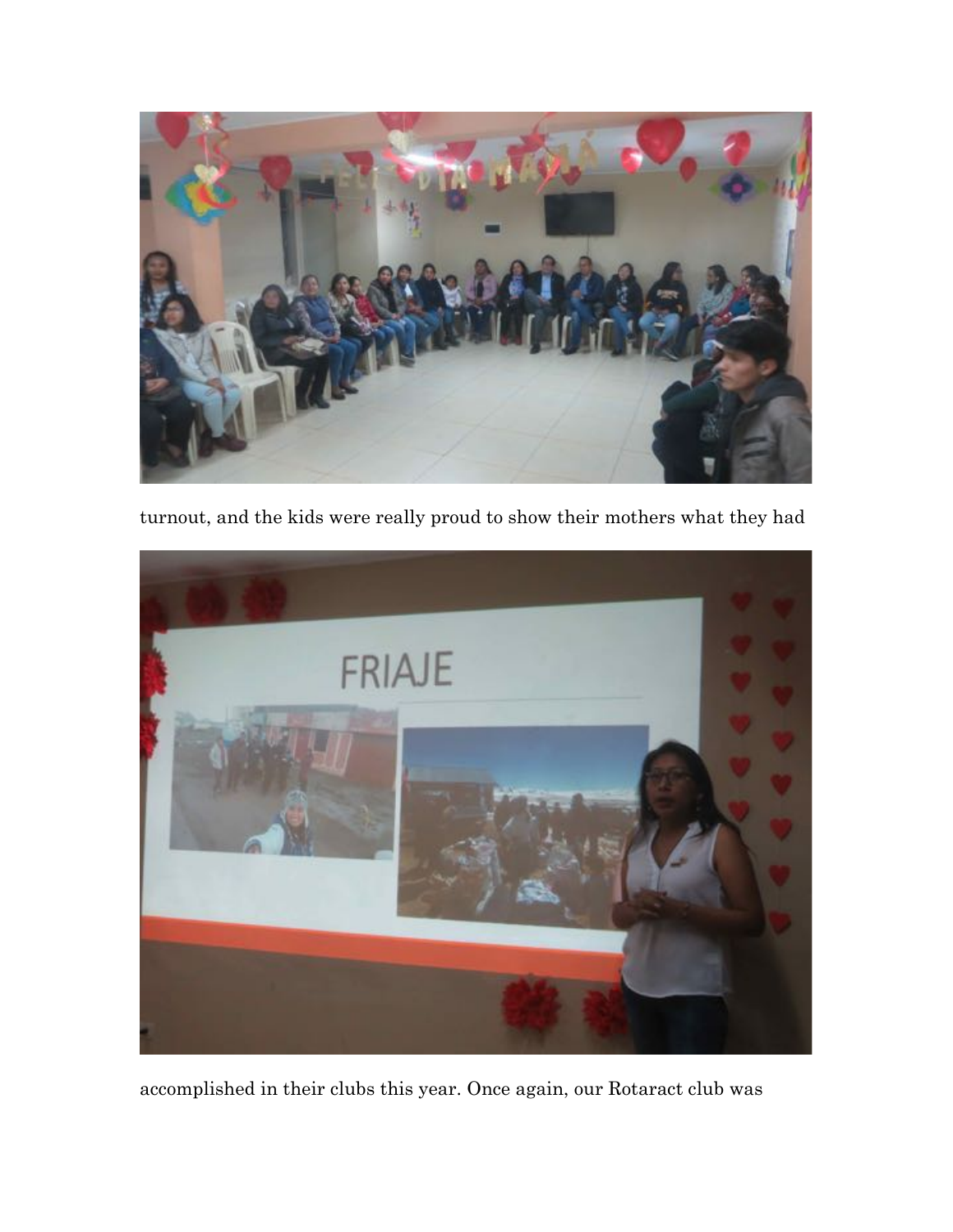

given the highest degree of recognition from Rotary of all the 15 or so Rotaract clubs in the Arequipa area. I hope the mothers are as proud of these kids as the Rotarians from downtown (4 of whom were in attendance) and I are. Since I was traveling in less than 24 hours from this event, they gave me a nice going-away card with messages from them which I will long treasure. I love these kids. They energize me, and at my age, there isn't much that can do that any more. :-)

#### **Farewell to Arequipa**

When I left on Sunday evening, several of the students from the Salir Adelante program came out to the airport (on Mother's Day, no less) to say